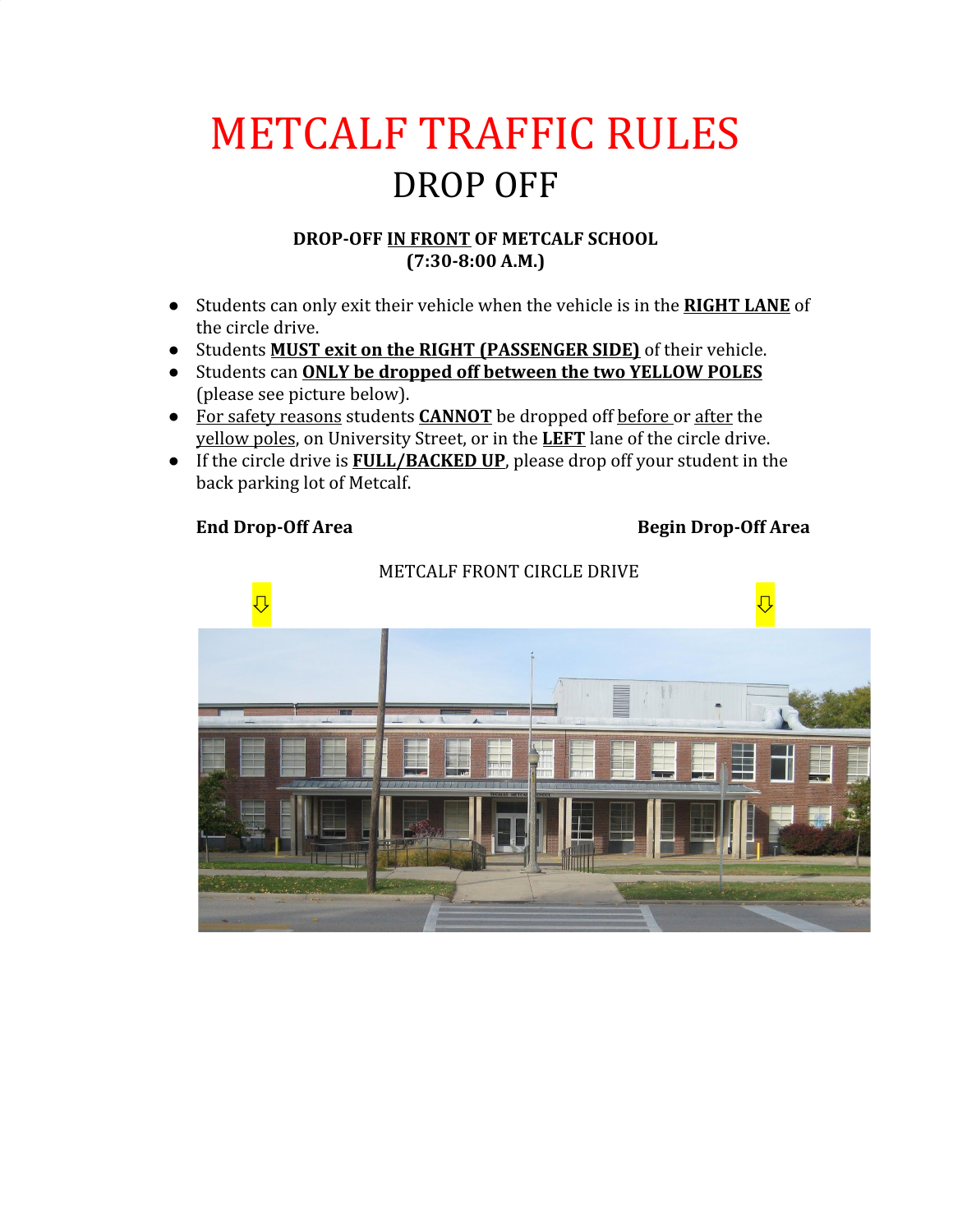#### **DROP-OFF IN BACK OF METCALF SCHOOL (7:30-8:00 A.M.)**

- Students **MUST EXIT on the RIGHT (PASSENGER SIDE)** of their vehicle.
- Pull your vehicle all the way up to assist with the flow of traffic.
- Students **can ONLY be dropped off in the SAFE ZONES** along the **FENCE LINES** of the parking lot area.
	- $\circ$  Safe zone = area behind the chains and cones (see picture below).
	- o For safety reasons students **CANNOT walk through the back traffic flow area**.
	- o **DO NOT DROP STUDENTS OFF ANYWHERE ON MAIN STREET or DRY GROVE ST.** and **DO NOT ALLOW STUDENTS TO CROSS MAIN STREET WITHOUT AN ADULT.**
- **DONOT GET OUT OF YOUR VEHICLE** to assist your child. If you need to get out of your vehicle, please park in one of the spaces provided along the west fence and walk your child to the safe zone/playground.

Begin Drop-Off Area

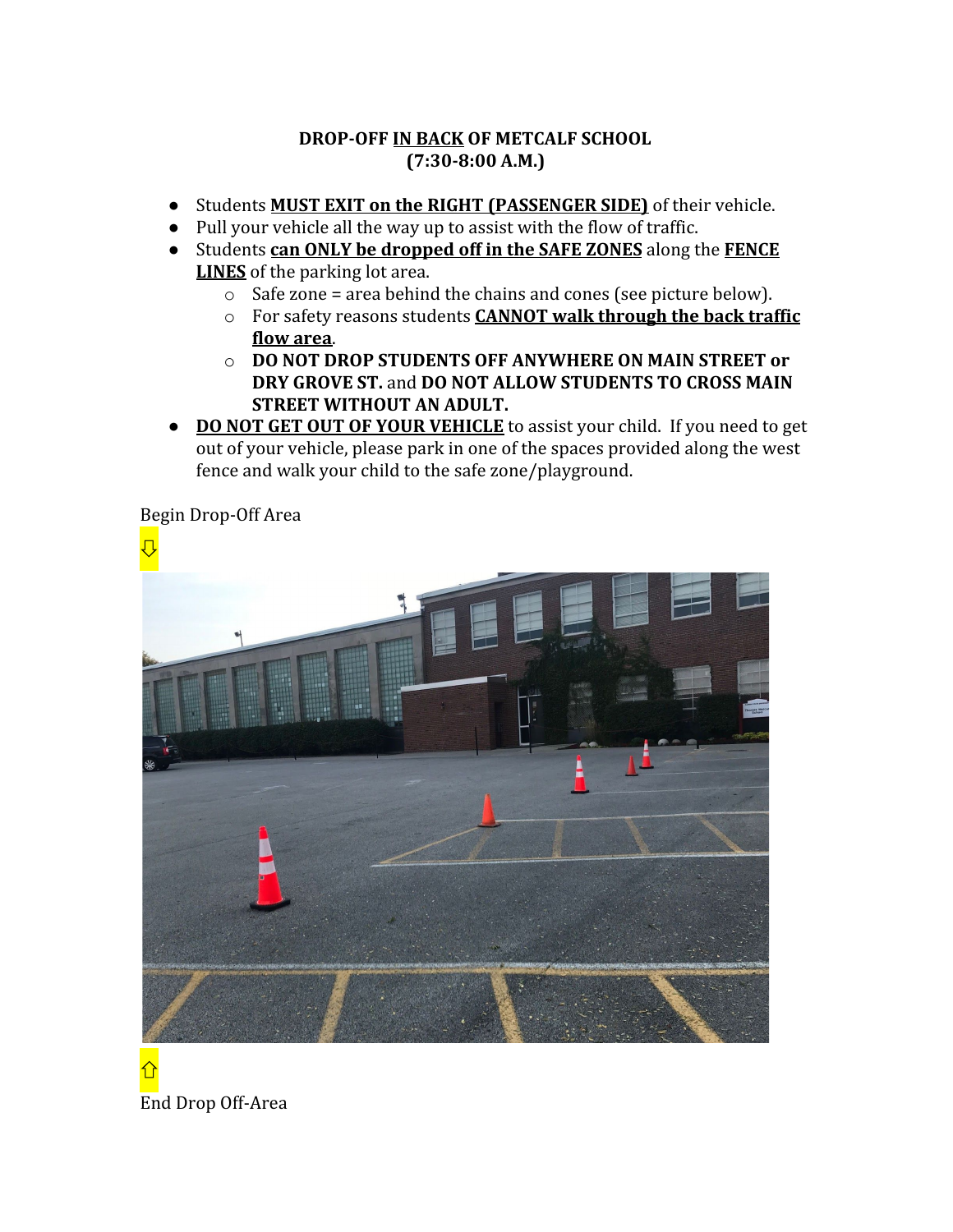# METCALF TRAFFIC RULES PICK UP

#### **PICK-UP IN FRONT OF METCALF SCHOOL (3:00–3:30 P.M.)**

- **●** Drivers in the **RIGHT LANE** can pull over and wait for your student.
- **●** Please **DO NOT PARK/BLOCK THE LEFT LANE OF CIRCLE DRIVE**.
- **●** All drivers **MUST** stay in their vehicles at **ALL** times
- **●** Students **MUST** stay on sidewalk area waiting/watching for their ride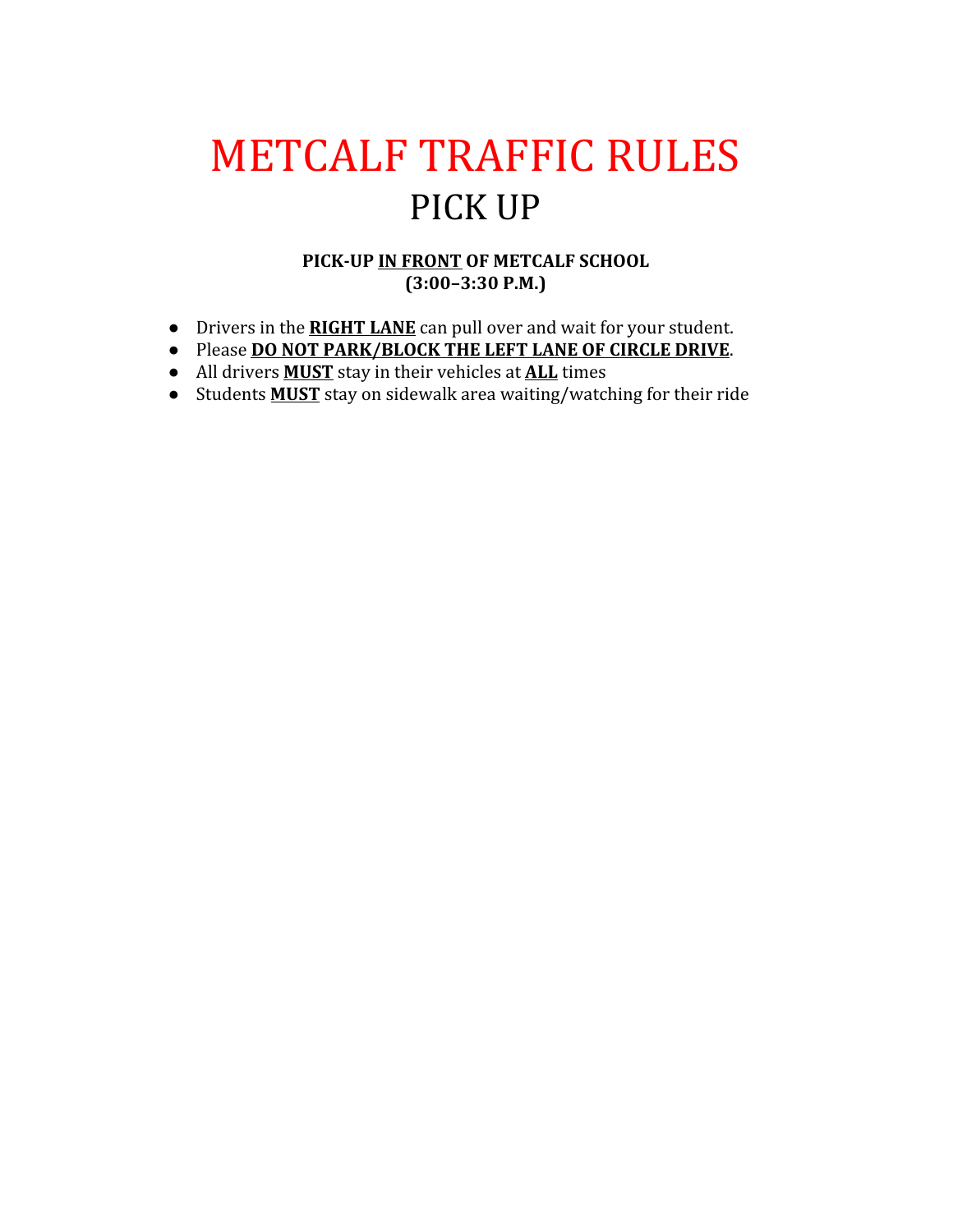#### **PICK-UP IN BACK OF METCALF (3:00-3:30 P.M.)**

- **ENTER ONLY** from Dry Grove St…**DO NOT ENTER** from Main St.
	- o Please remember, the **school buses/district vans** must follow specific laws as they safely pick up our HILIA students on the **South Side of Fairchild Hall**.
	- o Please be aware of this, give them the right of way, and **allow buses to use the right lane of Dry Grove St.** Thank you.
	- o **ALL CARS USE THE LEFT LANE.**
	- o Please do not block the bus exit area.
	- o Please do not block the parking lot to McCormick Hall off of Dry Grove.
	- o Please do not block the sidewalk/entry into our back parking lot. Thank you.